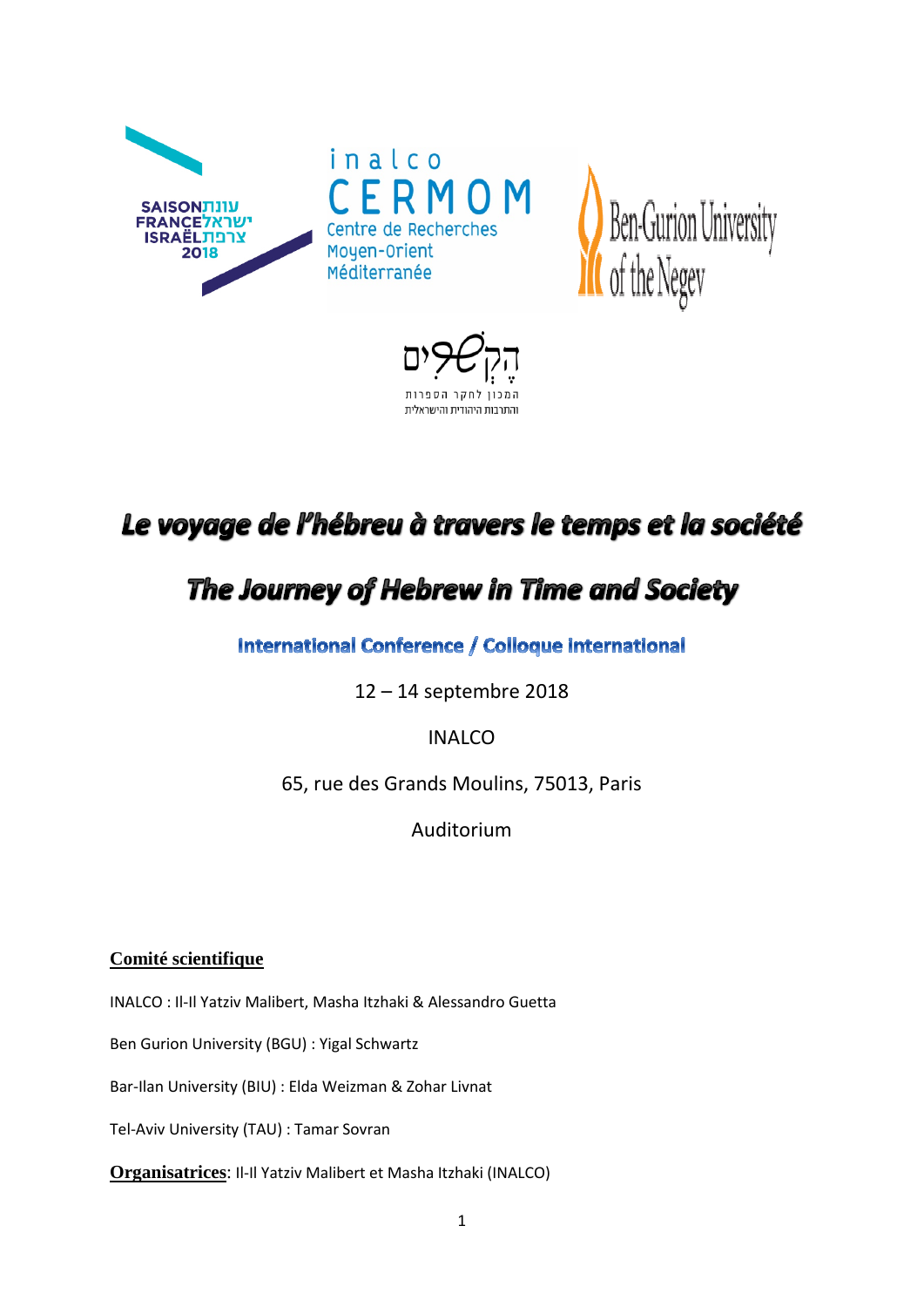# **Mercredi (Wensday), 12.9.2018**

# **13h30 – Accueil des participants**

#### **14h à 14h45 - Ouverture** :

Mme la présidente de l'INALCO

Vice-président de l'Inalco, M. Gilles FORLOT

Marie Christine Varol (Head of CERMOM)

Mme Mireille Hadas-Lebel (professeur émérite, Paris IV)

# **14h45 à 15h45 – Conférence d'ouverture :**

Présidente : Il-Il Yatziv Malibert

Shlomo Izre'el, TAU: Fautes de grammaire or grammaire des fautes ? (Mistakes of grammar or grammar of mistakes?)

#### **15h45 à 17h15 : Littérature, identité & langues (literature, identity & languages)**

Présidente: Masha Itzhaki

Arnaud Bikard (INALCO) - Similarities and differences in the practice of literary translation in Hebrew and Yiddish at the beginning of the 20th century.

Tali Latowicki (BGU) - On Rachel's Dactyl

Dekel Shay (BGU) – Hebrew literature as a meeting point of languages (1900-1933): G. Shoffman and David Vogel

### **Coffee**

# **17h30 à 18h30: Linguistique & contacts entre l'hébreu et l'arabe (Linguistics & contacts between Hebrew and Arabic)**

Présidente: Marie-Christine Varol

Jonas Sibony (Université de Strasbourg) - "Moroccan Arabic and Judeo-Arabic in Hebrew as spoken by Israelis from Moroccan Background - The Case of the TV-show Zaguri Imperya"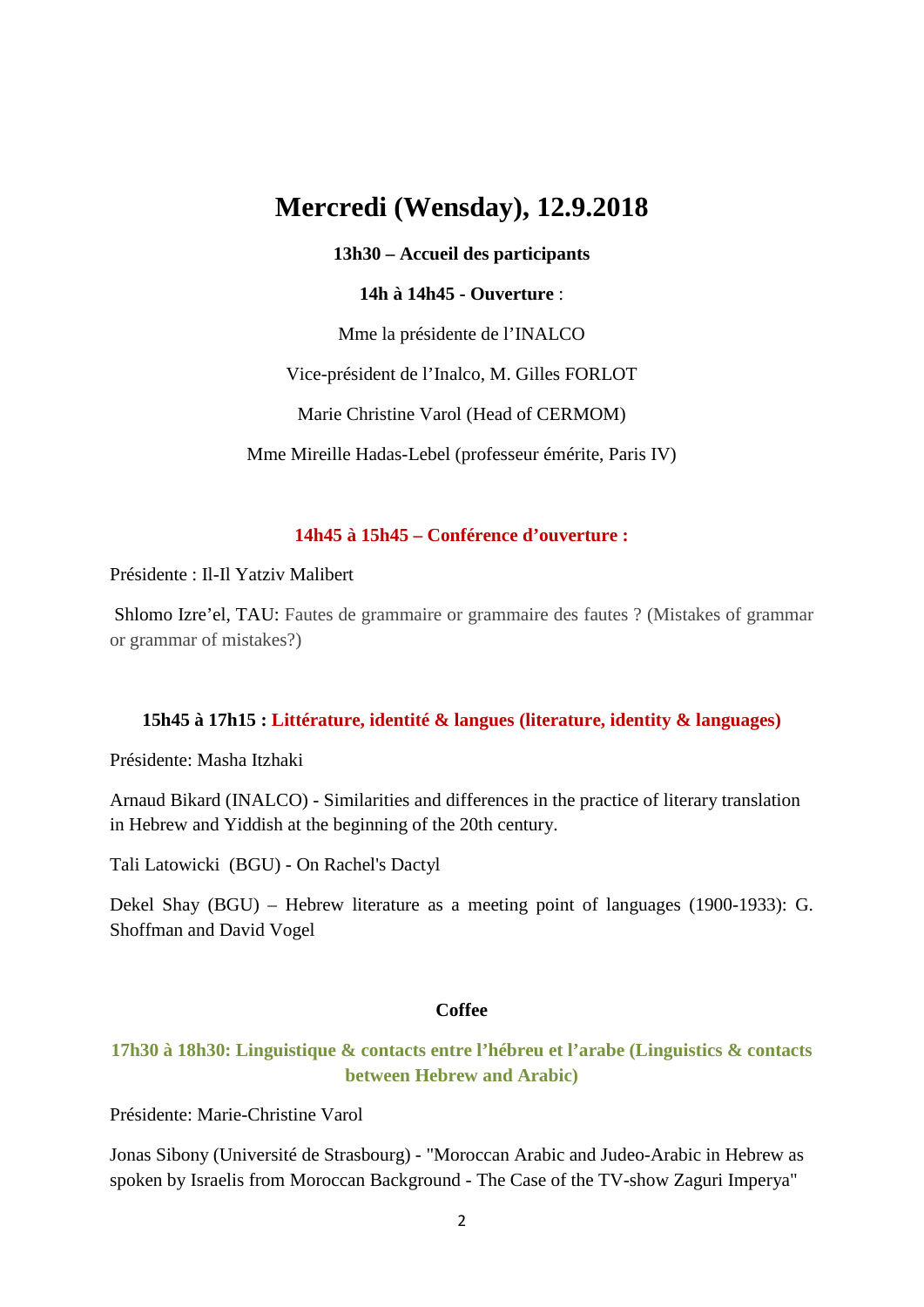Nimrod Shatil (Zefat college) - La contribution des innovations des étudiants arabophones aux questions psycholinguistiques de l'hébreu contemporain

Free evening

Soirée libre

# **Jeudi (Thursday) 13.9.2018**

# **9h00 à 11h00 : La guerre de langues (the Battle of languages)**

Présidente : Rina Cohen Muller

Arian Bendavid (Paris-Sorbonne) - La guerre des langues - pourquoi l'hébreu s'est imposé ?

Yaron Harel (BIU) - The "Battle of Languages": Damascus 1913

Meirav Reuveny (Hebrew University of Jerusalem) - The 'Battle of Languages' and other Debates about the Hebrew Language

Roman Vater (Cambridge University) - Language-planning by the "Canaanites"

# **Coffee**

# **11h15 à 12h45 : Poésie, prose & intertextualité**

**(Poetry, Prose & intertextuality)**

Président: Alessandro Guetta

Dorit Lemberger (BIU) - "A Mosaic of Quotations": Biblical Hebrew in Yehuda Amichai's Work - The Relations between Genres and Intertextuality

Shira Stav (BGU) - Speech and Fragmentation in Hila Lahav's *Until the Morning*

Maayan Gelbard (BGU) - On Dalia Ravikovitch's "Homo Sacer" in the prose books *Death in the Family* and *Winnie Mandela's Soccer Team*

# **Lunch (réservé aux conférenciers)**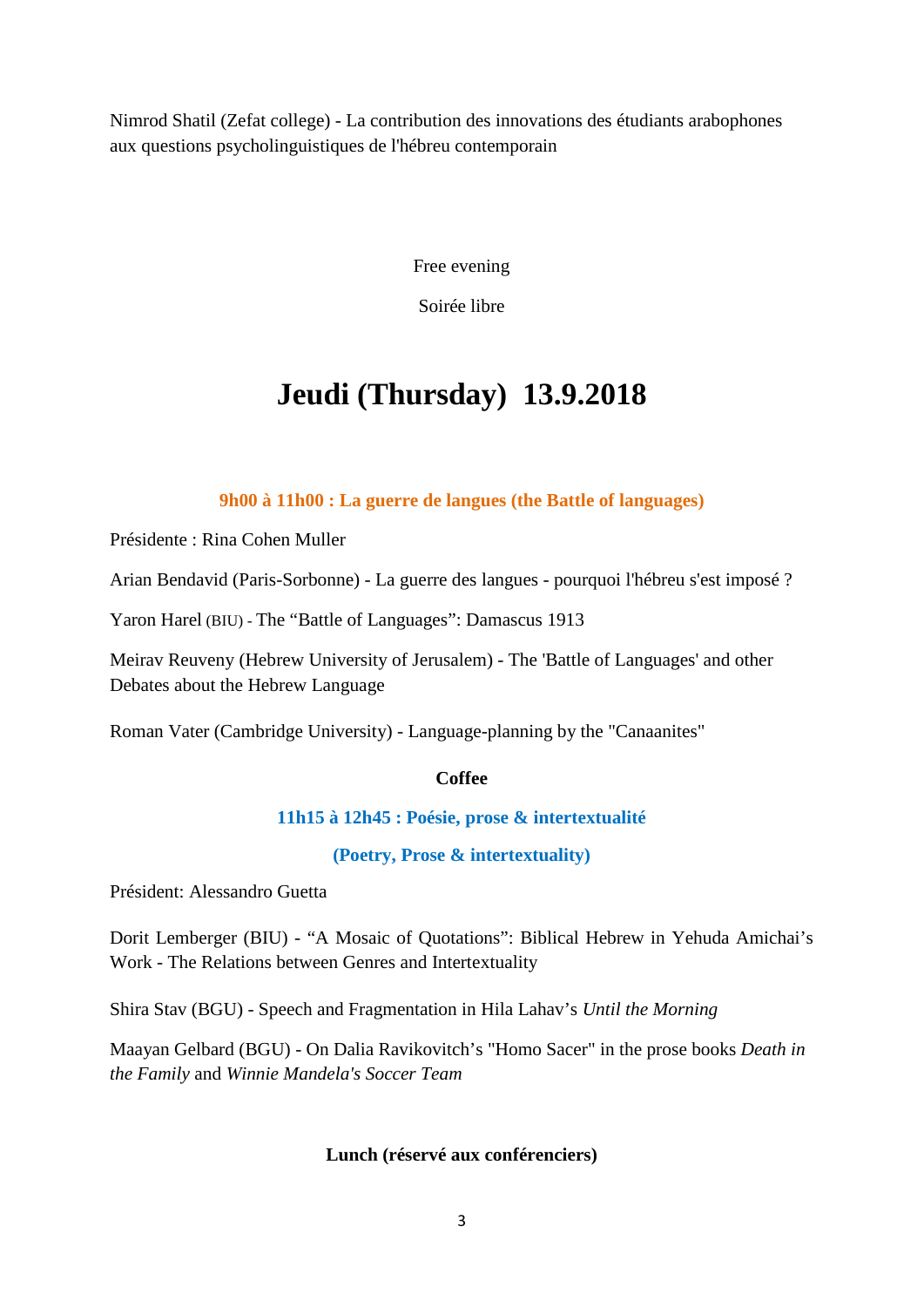#### **13h45 à 15h15 : Traduction (Translation)**

Président: Arnaud Bikard

Aminadav Dykman (Hebrew University of Jerusalem) - The Evolution of Norms of Style in translations into Hebrew in the Modern Period

Michal Ben-Horin (BIU) - What is Heard in the Mountains: The Hebrew Translation of Paul Celan's *Gespräch im Gebirg*

Elda Weizman (BIU) - Je suis esclave de la grammaire, me dis-je, j'aurais dû appeler mon chat Grevisse » : Comment s'appellerait le chat de la grammairienne en traduction hébraïque?

#### **Coffee**

#### **15h30 à 17h: arts et medias (Arts and Media)**

Président : Dorit Lemberger

Edna Lauden (TAU) - The Writing on the Wall: Israeli Graffiti

Ilaria Stiller Timor & Gideon Katz (BGU) - La présence de la langue ancienne dans la bande dessinée israélienne

Aviv Livnat (Betzalel Academy & TAU) - "Drawing in/on Spaces of the Hebrew language", aspects of Hebrew images in Israeli Art

#### **Coffee**

#### **17h30 à 18h30**

# **Ronny Someck: בית האלף צעצועי- Les jouets de l'Alphabet**

Présentation (en français et en hébreu) – Masha Itzhaki (INALCO)

Lecture des poèmes en hébreu par le poète et leur traduction en français par Arnaud Bikard **המשורר יקרא משיריו בעברית (הקריאה תלווה בתרגום לצרפתית)**

**\***

**Diner sur l'eau à 19h30 (réservé aux conférenciers)**

**Dinner on the water (only for participants)**

# **La barge du Crous de Paris, 2, quai port de la gare, 75013 Paris**

**\***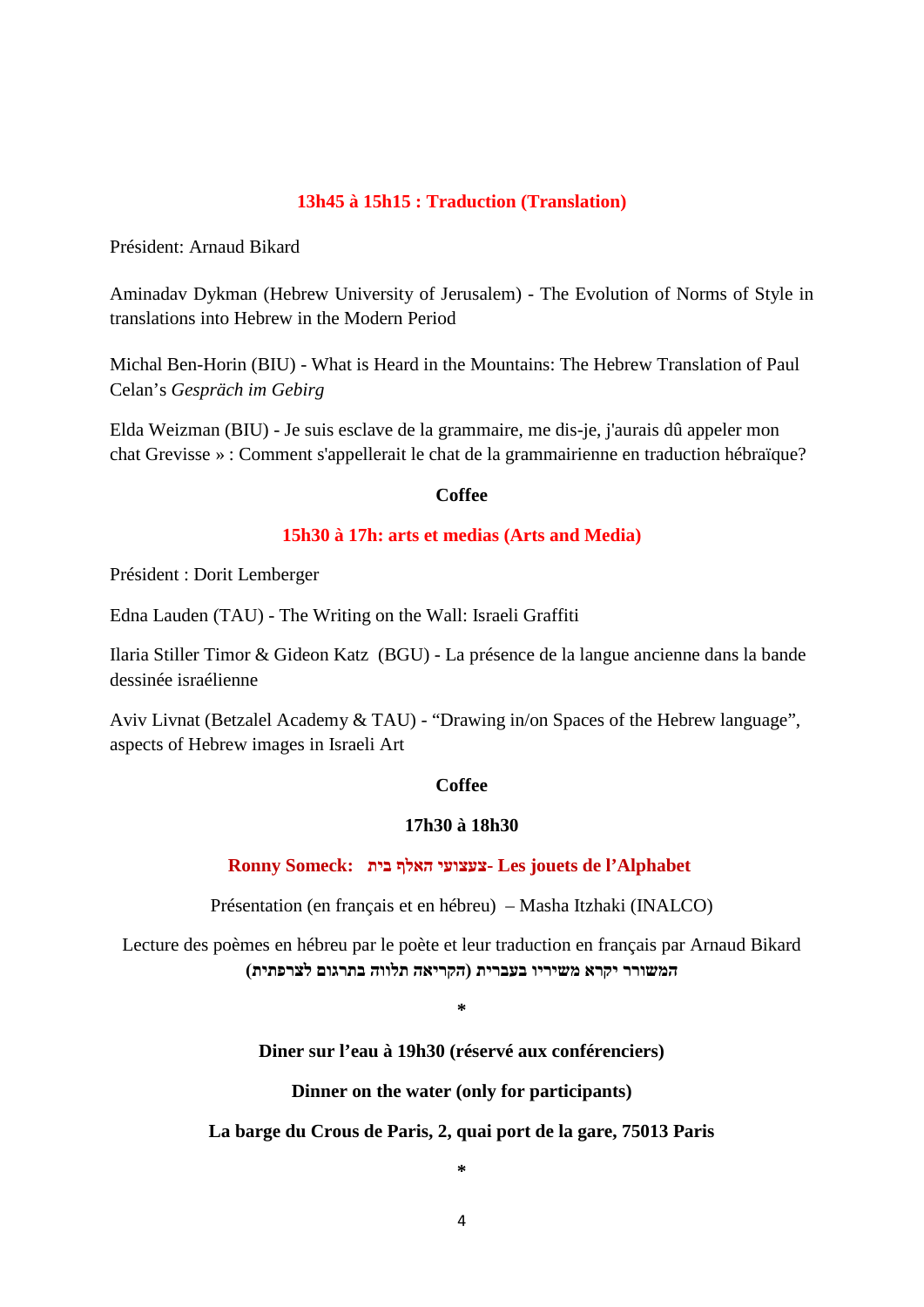# **Vendredi (Friday) 14.9.18**

#### **9h30 à 11h : Linguistique (linguistics)**

Présidente: Elda Weizman

Eran Shuali (Université de Strasbourg) - Speaking of Christianity in Modern Hebrew: A Brief Survey of Words Referring to Christianity

Eran Cohen (Hebrew University of Jerusalem) - Syntactic change as a token for linguistic and cultural contact: the Hebrew relative clause

Tal Siloni (TAU) - The decline of a construction?

#### **Coffee**

# **11h15 à 12h30: Linguistique (Linguistics)**

Présidente: Zohar Livnat

Tamar Shaviv (TAU) - Legamrei – (לגמרי (Evolution d'un intensifier

Einat Kusai (TAU) - From a verb to a conditional marker: The grammaticalization of *nagid*

Nikolaus Wildner (Haïfa University) - "ze davar shehu ktsat muzar [It's a thing that's a bit strange]": The ze (copula) NP she- Construction in Spoken Hebrew Discourse

#### **Lunch (réservé aux conférenciers)**

#### **13h30 à 15h: Littérature (literature)**

Présidente: Shira Stav

Tamar Drukker (SOAS) - Literary voices from contemporary Israel

Rina Baroukh (BGU) – "We Don't Understand this Present": Shimon Adaf's *Shadrach* and the Possibilities of the Hebrew Language

Ronit Rapp (BGU & David Yelin College) - Words from the drawer - the use of foreign language in the "drawer" by Yuval Shimoni